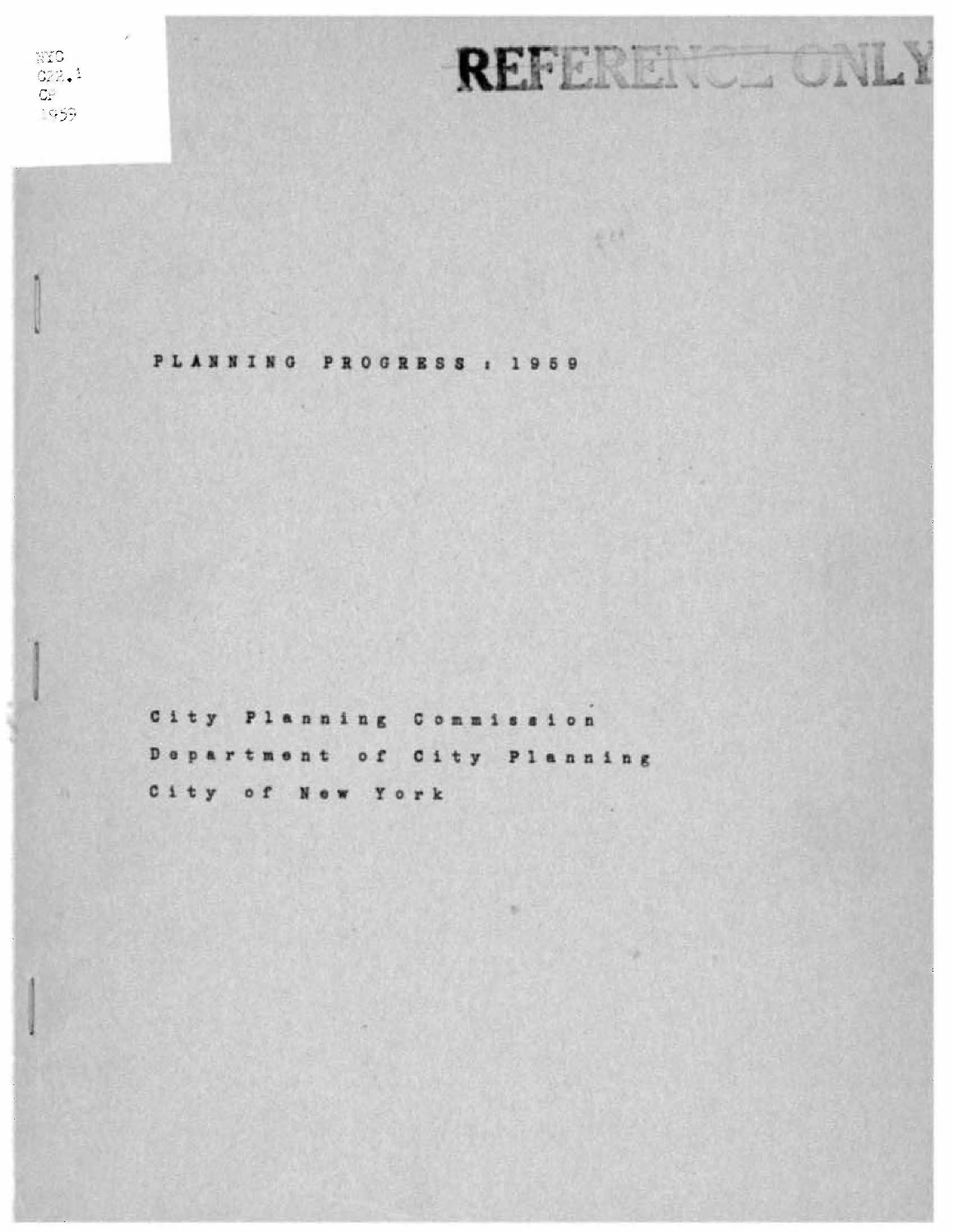#### SUMMARY OF PLANNING ACTIVITIES

### New Zoning Proposal

The major undertaking of the Planning Commission in 1959 was the preparation of a comprehensive revision of the City's Zoning Resolution. In February, consultants to the Planning Commission - the architectural firm of Voorhees Walker Smith and Smith - presented to the Commission their recommendations for rezoning based on two years of intensive study and block-by-block surveys of every street of tho five boroughs. The Planning Commission's own proposal for rezoning was made in Docember, following detailed study and testing of all features of the consultants' report, after seven days of informal hearings including a hearing on tho maps in each of the five boroughs, and after consultation with hundreds of individuals and citizens, homeowner, business and professional groups.

Numerous changes wore made in the consultants' rocommendations including several score of changes in the text, and 366 map changes affecting some 500 districts. With the release of the official proposed Zoning Resolution, the Planning Commission scheduled seven dates for public hearings in March of 1960, after which the Resolution will be submitted to the Board of Estimate.

The Planning Commission unanimously agreed that the Resolution will not take effect before July 1, 1961. Even after this grace period, the effects of the new zoning will not become immediately apparent except perhaps in Staten Island with its large tracts of vacant land and its promise of rapid new development following construction of the Narrows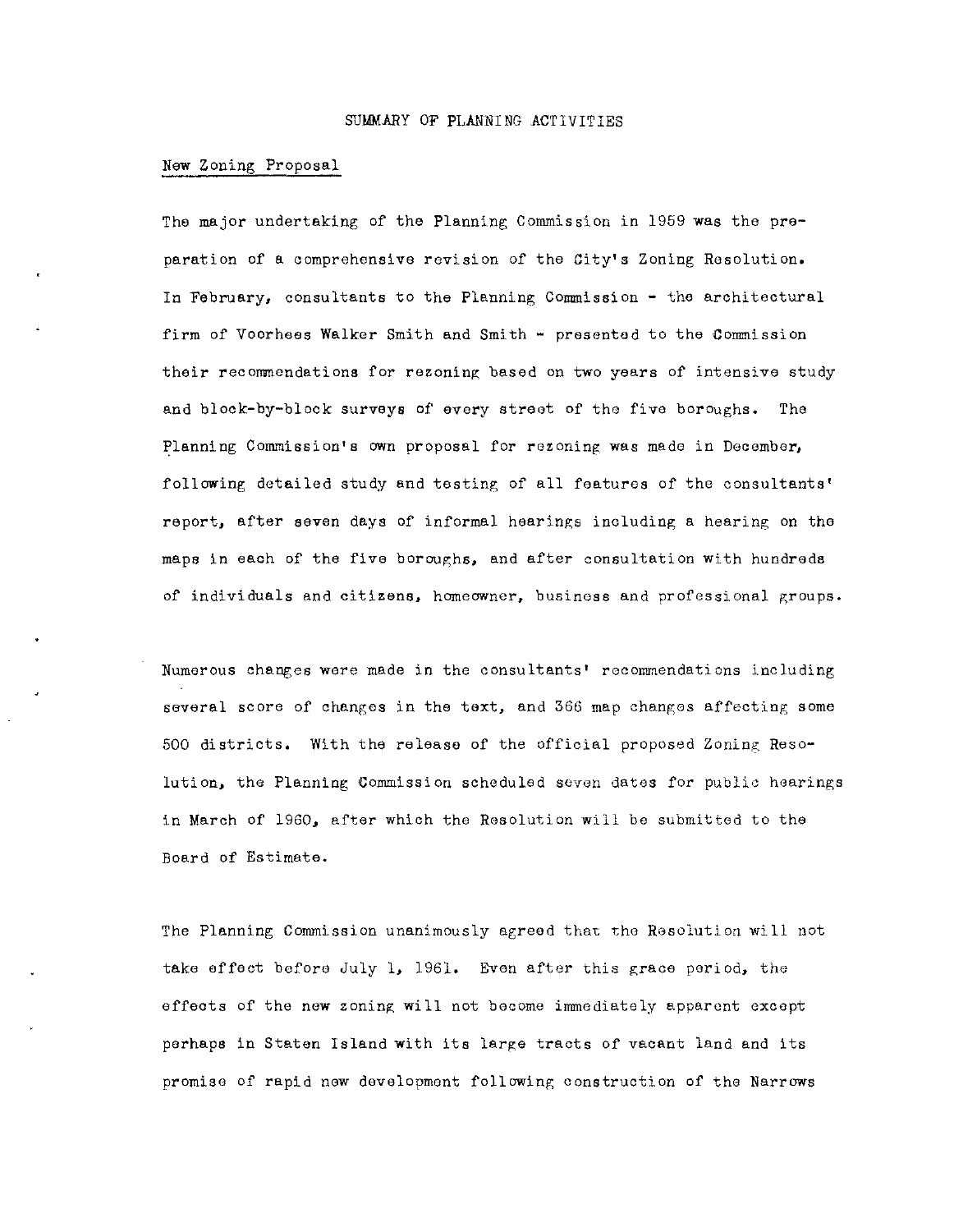Bridge. However, as now development takes place and the City continues to rebuild itself, improvements in living and working conditions will take place as a result of the new regulations. The new zoning will result in:

- Less overcrowding and congestion by restrictions on residential conversions and on the number of apartments that can be built on a given piece of land.
- More open space around residences, offioes and industries.
- Protection of homes from undesirable industrial and heavy **commeroial nuisances.**
- Protection of industrial sites from intruding residences and other developments, and more choioo of larger industrial sites adequate for modern horizontal industrial plants and thoir required parking and loading spaces.
- Deeper, more compact districts zoned for business and modern shopping centers with space for parking and loading, resulting in a botter competitive position for oommerce.
- More flexibility of building type and architectural dosign possible for the builder.
- Simpler, more easily administered regulations for the developer of large-seale projects.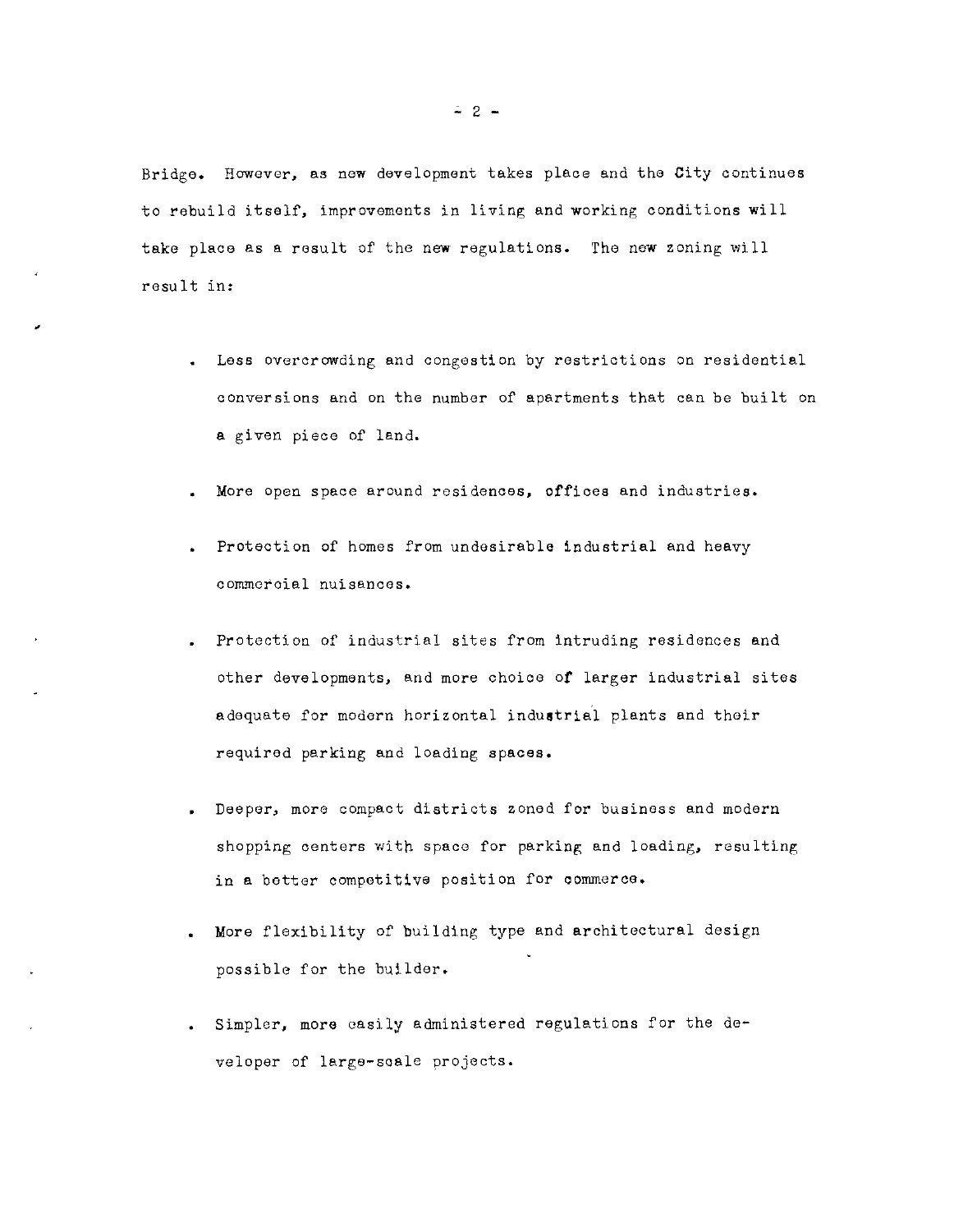- More interesting pleasant neighborhoods with a widor variety of building types, thus more stability in neighborhoods which will provide for families of all sizes and ages.
- Neighborhoods of mOre predictable size, facilitating the more acourate planning of schools, hospitals and other facilities.
- More off-street parking spaces in all parts of tho City oxcept the concontrated central business distriots.
- Less blighting of neighborhoods, better living and working oonditions, better sites for industrial and commercial development, and higher ovcrall land values.

The proposed Resolution is designed for convenient use. Detailed indexes and tabular devicos facilitate reference to the various regulations. A simple one-map system combining use, bulk, density, and parking regulations in 62 different districts replaces the present cumbersome throe-map system in which over 1,000 different zoning combinations are possible and 286 are actually mapped.

New and increasingly effective tools and procedures have been developed in recent years to assist in the gigantic task of improving run-down areas in the City. The West Side and Flatlands renewal projects utilize these implements.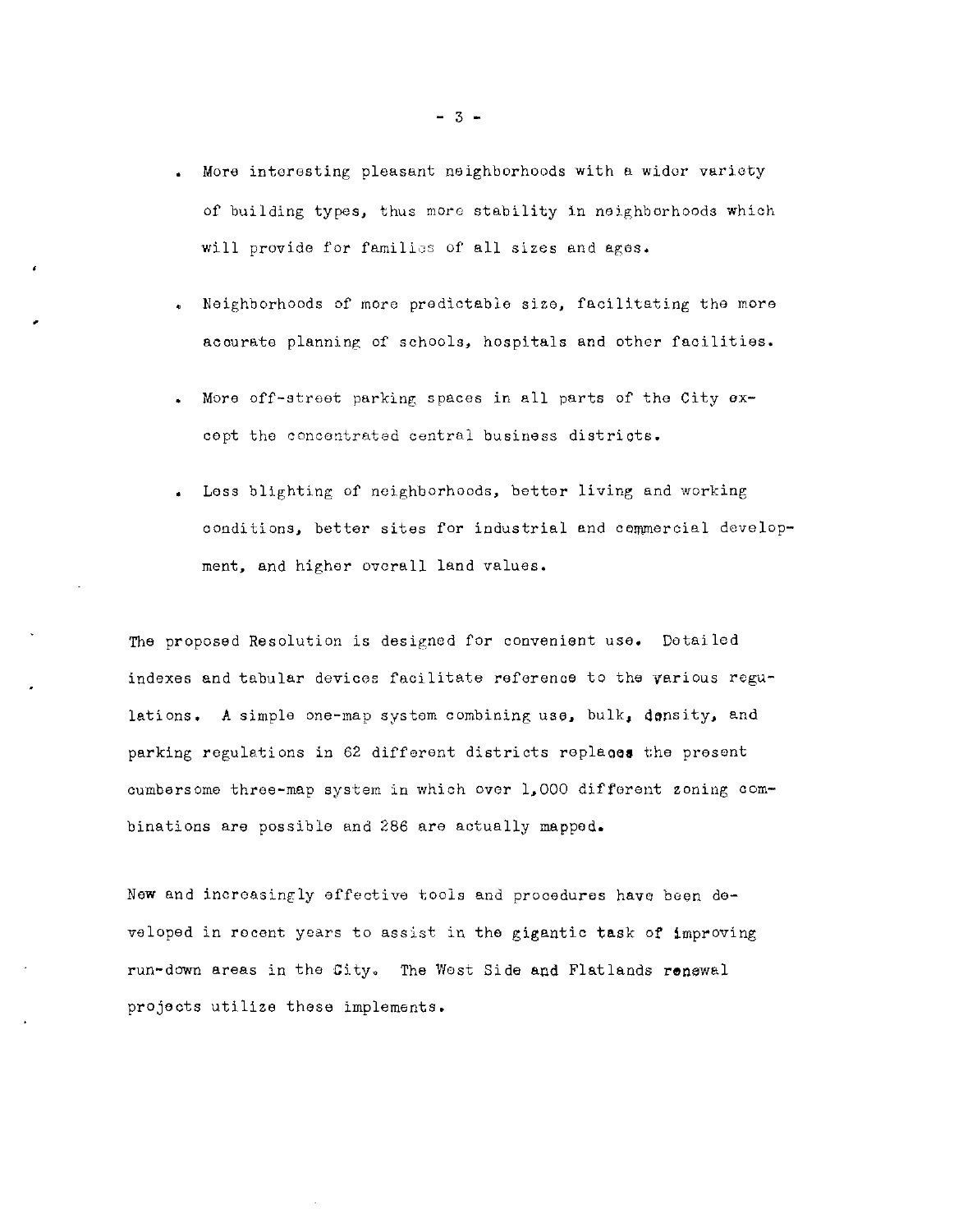But in making use of new tools, those that are already in existence for preserving and assuring good housing and good neighborhoods must not be forgotten. Zoning, which is such a tool, has been on our books for over 40 years. It urgently needs drastic overhauling. Our extensive and costly efforts to rebuild and renew slum and blighted areas will be seriously hampered unless our antiquated Zoning Resolution is revised. The New York zoning ordinance - the first in the country was a brilliant new conception when it was first adopted in 1916, but it no longer fits our modern ways of living, working and doing business.

If tho City does not properly control the development of new and renewed housing, new industrial areas and other new construction as they are built, the elements which helpod to cause many of the slums of today congestion, overcrowding, inadequate light and air, mixture of housing and factories to the detriment of both, inadequate space for industry  $$ will again trigger the processes of blight and deterioration in new areas as well as those existing areas which are still healthy. Sound zoning to fit the needs of New York can be a major ally in rebuilding today and preventing slums and blight tomorrow.

# New Housing for New York

Twenty-two public and publicly-aided housing projects containing 14,751 dwelling units wer6 approved by the Planning Commission in 1959. The projects include:

Ten publio housing projects with 7,325 new dwelling units.

 $- 4 -$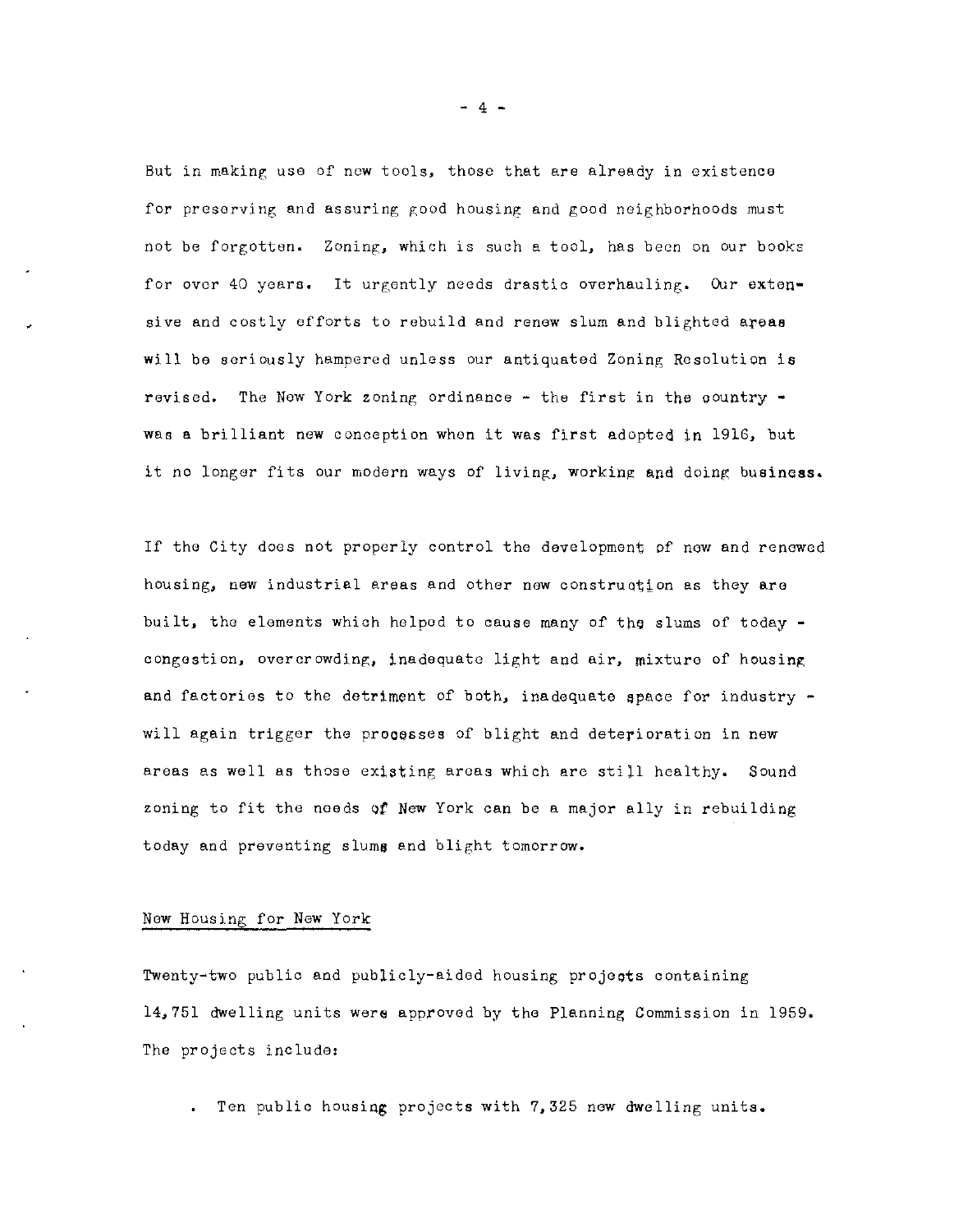(Three other dovelopments previously approved wore revised in 1959).

- Ten middle-income devolopments nine under the State Limited-Profit Housing Companies (Mitchell-Lama) Law with 2,608 units, and one undor the state Redevelopment Companies Law with 158 units (plus three projects previously approved under Title I and recorded elsewhere) •
- Two Title I projects with 4,660 units.

The Commission also approved 878 applications for tax reductions grantod for the elimination of unsanitary and hazardous conditions in substandard multiple dwellings.

### Planning Sohools and Community Faoilitios

The Commission was particularly active in the field of school planning during the yoar. In cooperation with the Board of Education and other members of the Mayor's Committoe to Expedite School Construction, estimates of the futuro need for schools in the 69 statistical districts of the five boroughs were made in connection with tho 1960 Capital Budget.

Sites were seleoted for schools which had been included in the 1959 Capital Budget, and for schools for which construction funds were allocated in the 1960 Capital Budget. Forecasts were made of future school enrollments to aid in determining school needs in different areas

 $- 5 -$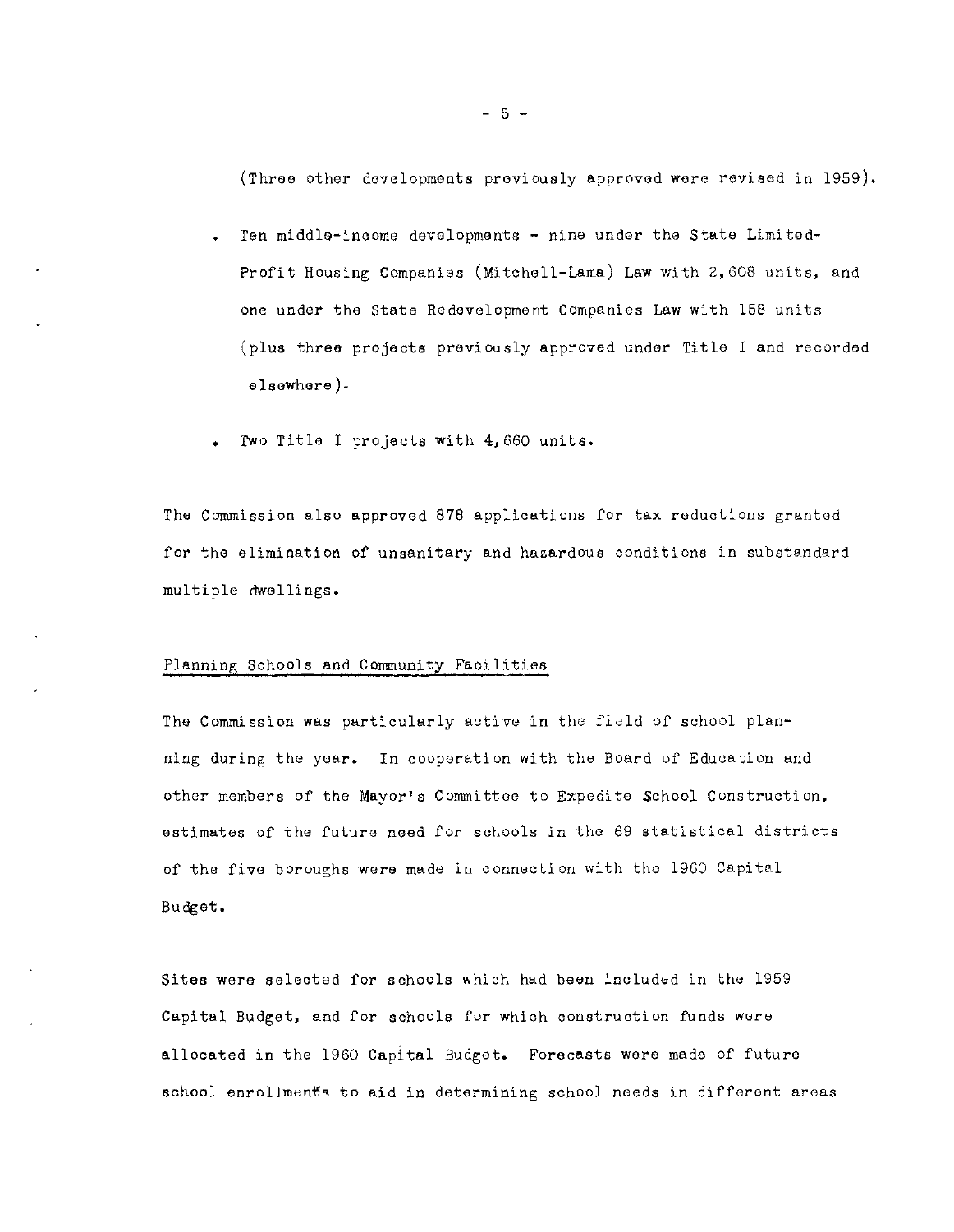of the City. Specific locations of schools wore determined by studios of traffic, accessibility of site to children, surrounding land uses, costs, and relocation from the potential sitcs.

# Changes in street System

Among the 167 street changes in the City Map recommended by the City Planning Commission and approved by the Board of Estimate last yoar, the most significant one was the amendment of the lower Manhattan section of the Master Plan of Arterial Highways and Majo<sup>,</sup> Streets. The amendment is in line with proposals by the Downtown-Lower Manhattan Association for redeveloping downtown Manhattan, and was made only after careful study by the staff of tho Association's recommendations.

Following preliminary studies by the Planning Commission of problems of traffic congestion in the Garment District, the Board of Estimate awarded a contract to consultants to study the physical and financial feasibility of prov i ng public off-street loading areas in the District.

# Utilization of Vacant Land

A preliminary inventory of marshes and lands under water was published. The Department also worked with the Department of Parks and the Borough President of Richmond in developing a plan to preserve vacant space in staten Island for future recreation use. The study was made in antioipation of the accelerated development which is expected on the Island

- 6 -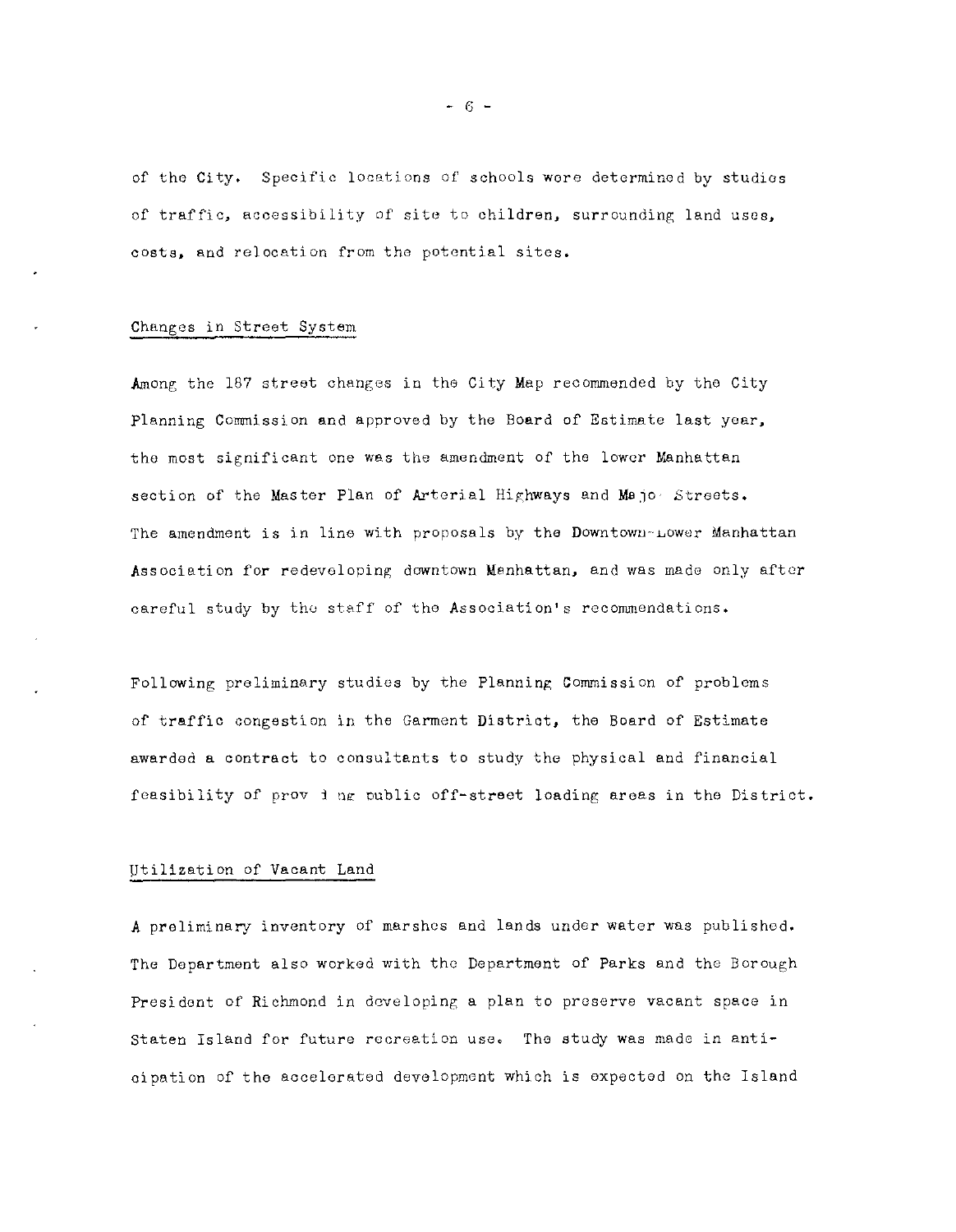with the construction of the Narrows Bridge.

### Research as a Basis for Planning

In order to determine the present and future needs of tho City and of tho various groups and aroas of the City for land, for housing of different types, for streets and transportation facilities, and for schools, recreation and other community facilities and utilities, studies were made of changes and trends in industry and business, and movements and changes of population in the City. Studies made this year include the following:

# Housing Studies

- Analyses of new residential construction in the City during three building waves  $-$  1921-33, 1934-45, and 1946-58.
- Collection and analysis of data on tenant relocation by the five publio agenoies concerned - New York City Housing Authority, Committee on Slum Clearance, Department of Real Estate, Triborough Bridge and Tunnel Authority, and Port of New York Authority.
- Determination of significant factors affecting demand for housing in Manhattan through study of families in two large-scale cooperative housing projects - Morningside Gardens and Corlears Hook. The study analyzes data-

- 7 -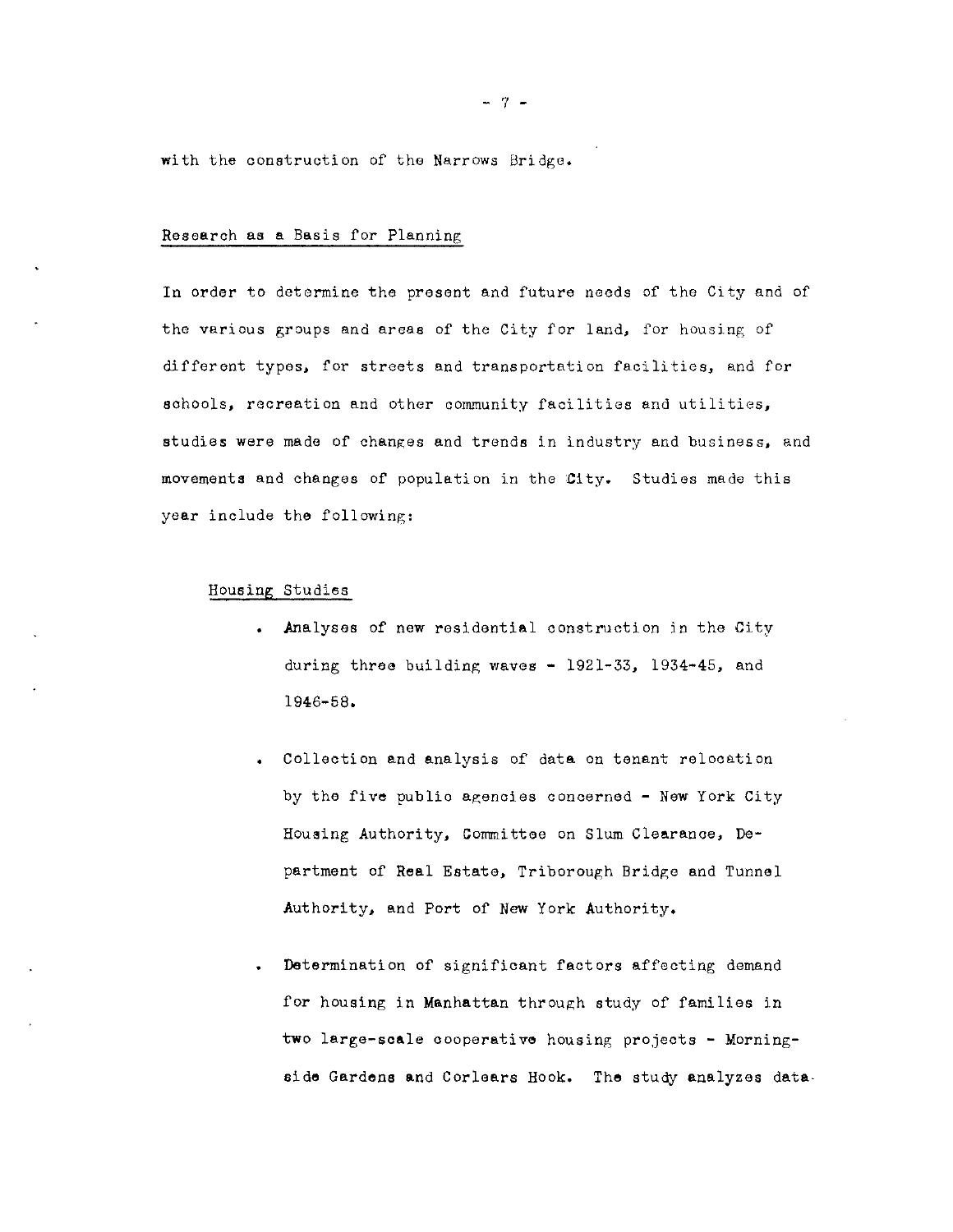for both present and former dwelling, on apartment size, rent, and number of persons per family, and data on family **income, occupation, and place of work.** 

## Economic Studies

- Initiation of a continuing inventory on volume of construction and demolition of non-residential buildings, including quarterly tabulation, by block and lot, of number of buildings and amount of floor space constructed and demolished in office buildings, factory and loft buildings, warehouses and stores.
- Continuation of analyses of economic developments in the City and in each of the five boroughs, including trends in number and size of establishments, value added by manufacturing, and employment.
- Continuation of analyses of employment trends and business mObility.

## Population Studies

Cooperation with the Bureau of the Census in the formulatien of plans, techniques and methodologies for the 1960 Censuses of Population and Housing. Extensive boundary changes were made of Census Tract and Health Area Districts resulting from superblock creation, highway construction and other street-olosing and stroetopening projocts.

 $- 8 -$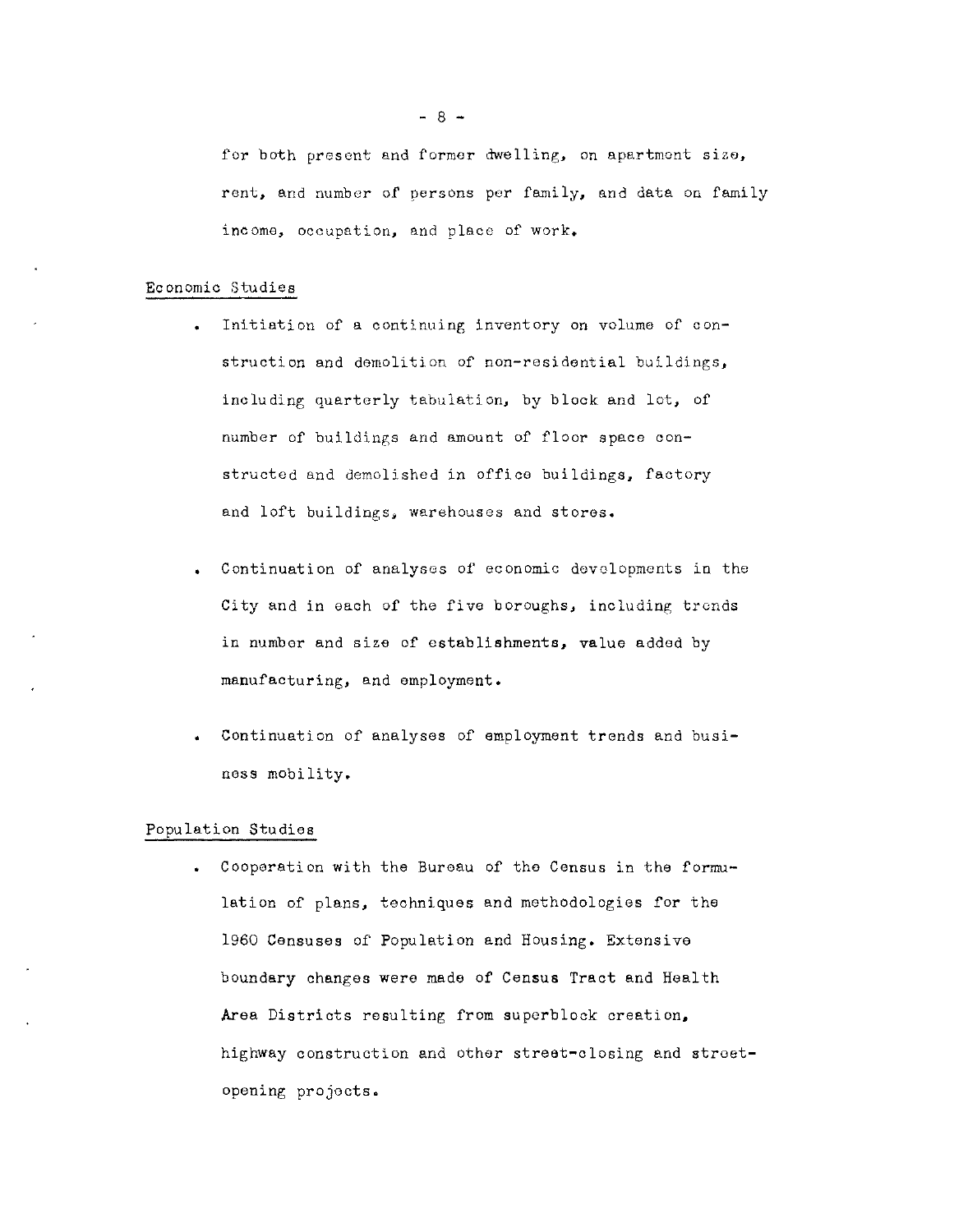- Studios by local areas of trends in sizo of household, proportion of persons over 65 years of age, and proportion of foreignborn white population, and tho relationship of thoso factors to eaoh other and to development and growth of minority-group areas.
- Analyses in selected communities of changes in total population **and in racial and age composition as these movoments relate to**  ava''ability and quality of housing and problems of home ownership.
- Estimatos of net migration for tho City by age, sox, raco, and ethnic group from 1940 to 1950, and 1950 to 1957. Studies of net migration for the City's 352 Health Areas aro proceeding. Preliminary revised population forecasts will also be mado for local areas for a twenty-year period.

## Budgeting Capital Improvements

The City Planning Commission initially prepares the Capital Budget, in which plans for permanent public improvements such as schools, hospitals, piors, transit, and parks are related to the City's available funds. The Capital Program projects such needs for the following five yaars.

Following roquests from City departments for funds, study was made by the Department of City Planning of the relation of proposed capital projects to the anticipated and proposed development of the various parts of the City, relative age and obsolescence of structures needing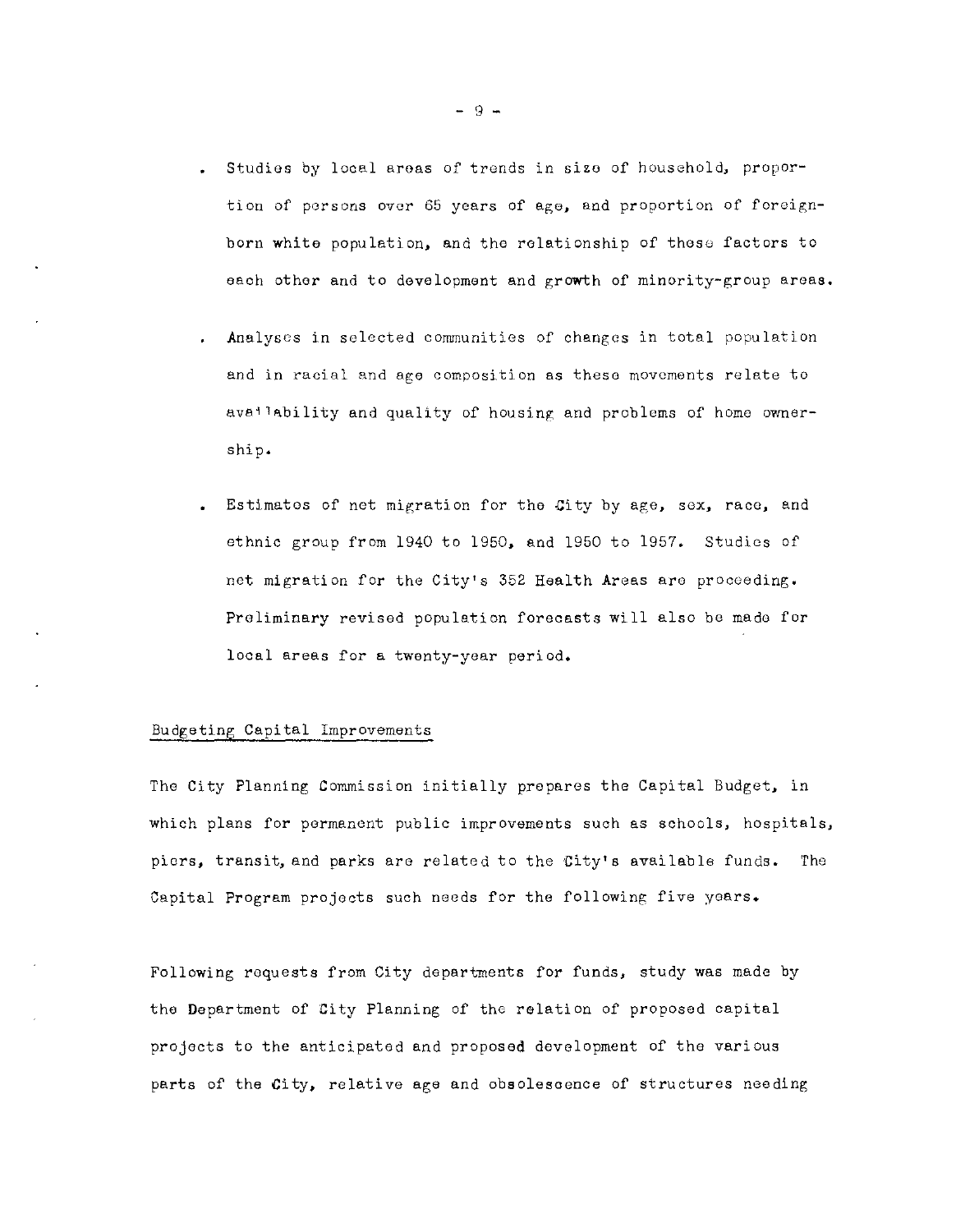replacement, utilization, and affect of improvements on the expense budget. Dopartmental hearings were held in Augu'st to obtain further specific information on which to base priorities.

A tentative Capital Budget was published in early Octobor and servod as a focus for three days of public hearings in October. The Commission formally proposed the Budget for 1960 on October 31, including an additional \$45,100,000 for sohool construction dependent on passago of the \$500 million school hond issue. Defeat of this bond issue which the Commission said "would result in irreparable harm to the City" made it necossary to defer ten of the 15 schools covered by these funds to site acquisition and planning status. Even with defeat of the exemption, the largest part of the Budget as finally adopted by the Board of Estimate and the City Council was for education.

Two breakdowns of the Budget follow:

| Within Debt Limit        | Additional Funds | Renewals        | Total           |
|--------------------------|------------------|-----------------|-----------------|
|                          | \$289.427.627    | 3151,683,377    | \$441, 111, 004 |
| Exempt Funds             | 36.464,406       | 75,378,914      | 111,843,320     |
| Other Funds <sup>1</sup> | 26.917.191       | 4,778,891       | 31,696,082      |
| Total                    | \$3552,809,224   | \$231, 841, 182 | \$584,650,406   |

 $1$ Private, State, Federal and Housing Authority funds.

## By Functi onal Groups

| Schools and Colleges                                                                                                                                                                                                           |  |  |  |  |  |  |  |  | \$151, 244, 848 |
|--------------------------------------------------------------------------------------------------------------------------------------------------------------------------------------------------------------------------------|--|--|--|--|--|--|--|--|-----------------|
|                                                                                                                                                                                                                                |  |  |  |  |  |  |  |  | 128,957,709     |
| Sanitary Services care correct conservation                                                                                                                                                                                    |  |  |  |  |  |  |  |  | 68, 354, 489    |
| Piers a second second second second second second second second second second second second second second second second second second second second second second second second second second second second second second seco |  |  |  |  |  |  |  |  | 41, 136, 574    |
|                                                                                                                                                                                                                                |  |  |  |  |  |  |  |  | 32,446,239      |
| Public Buildings and Bridges                                                                                                                                                                                                   |  |  |  |  |  |  |  |  | 26,594,477      |
| Hospitals and Health                                                                                                                                                                                                           |  |  |  |  |  |  |  |  | 17,058,201      |
|                                                                                                                                                                                                                                |  |  |  |  |  |  |  |  | 118,857,869     |
|                                                                                                                                                                                                                                |  |  |  |  |  |  |  |  |                 |

 $-10 -$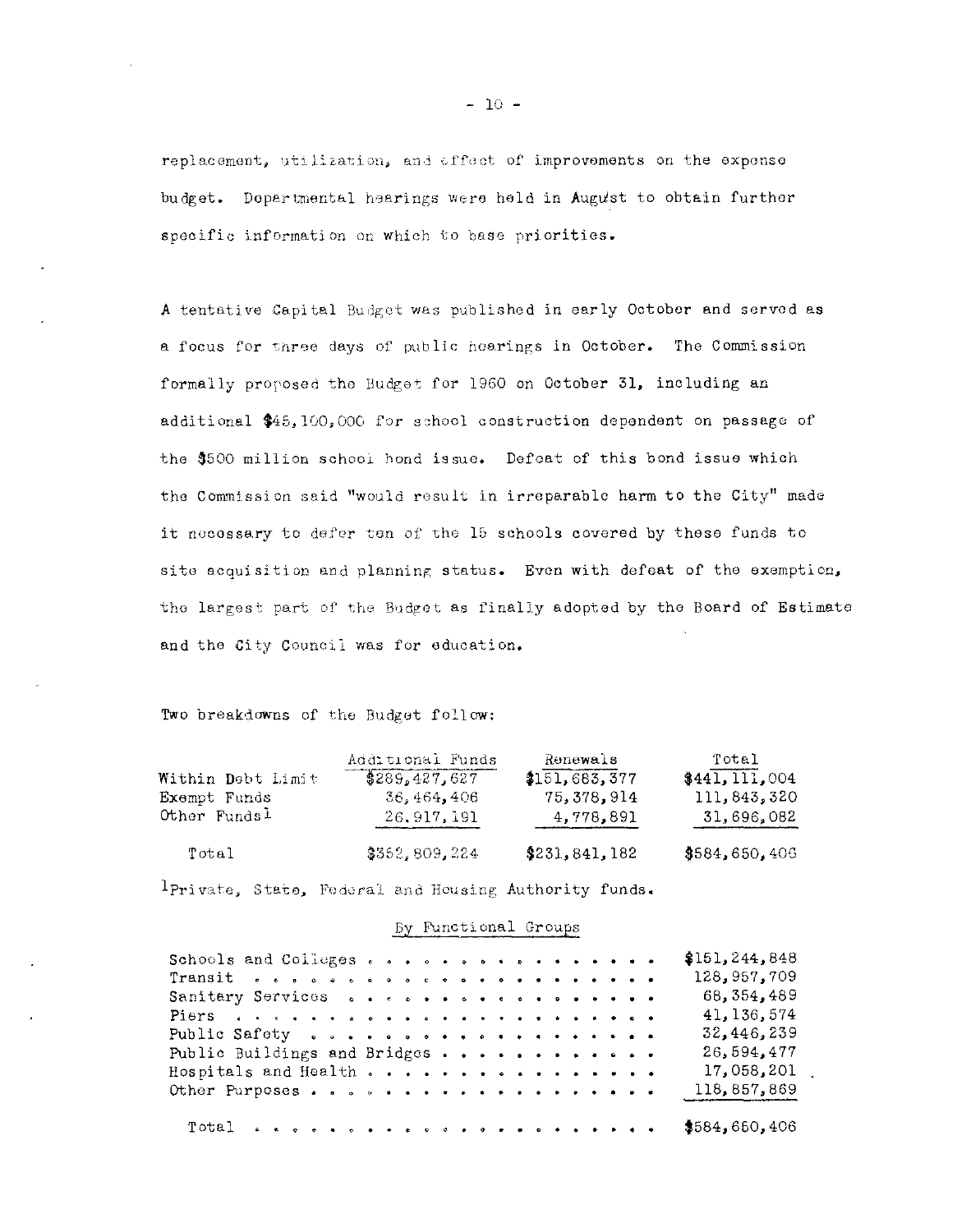#### URBAN **RENEWAL**

# Community Renew&l Program

At the end of 1959, the City submitted & preliminary application to the Federal Housing and Home Finanoe Agenoy for a grant to enable the Department of City Planning to make an overall study of the need for renewal in the City. This grant would enable a completion of the identification and measurement of the total need for renewal in the City; the use and adequaoy of available tools - oonservation, rehabilitation, oode enforcement, and redevelopment; and the establishment of City-wide renewal priorities. The size of New York makes the local oommunity an appropriate unit for renewal studies - there are some 70 to 80 residential communities in the City averaging about 100,000 in population. New York is expeoted to be the first oity in the country to undertake such a study under the National Housing Act of 1959.

The Planning Commission last year amended the "Plan of Sections Containing Areas Suitable for Development and Rodevelopment," reflecting the expanding soope of renewal to a many-pronged instrument for carrying out broad planning for all types of areas - deteriorating as well as deteriorated, non-residential as well as residential.

### Renewal for Better Living

Progress on the 20-block West Side Urban Renewal Project advanced rapidly during the year. An entirely new approach to renewal is

#### - 11 -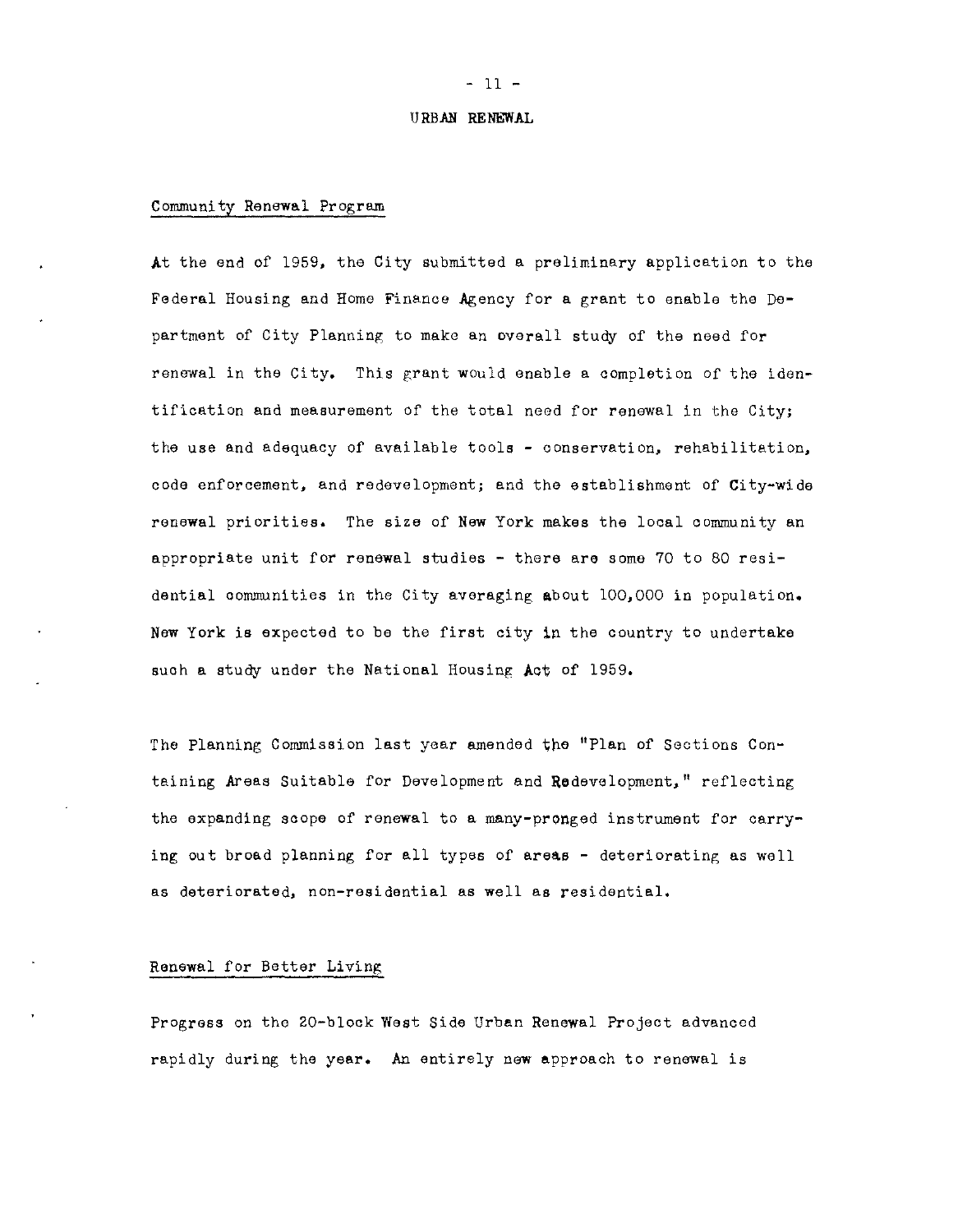being applied in this projeot. In the past we have bulldozed whole areas whioh had sunk beyond repair. This area, though blighted and rundown, is essontially a sound ono. The objective of the present program is to reverse the trend of deterioration and to restore the aroa to its rightful place as a sound and stable rosidential community by the use of all the techniques of urban renewal; substantial portions of tho area will be conserved; others will be rehabilitated to suitable uses and occupancy; and those portions of tho area which contain buildings unsuitable for reclamation will be cloared and redeveloped.

A Preliminary Plan for the area completod in 1959 by the Urban Renewal Board was approved after public hearings by the Planning Commission and Board of Estimate. The Final Plan which is now being prepared by the Urban Renewal Board, will be widely distributed for study and discussion in the area before hearings by the Planning Commission and Board of Estimate, and submission to the Federal government. Acquisition of property and relocation will start immediately following approval by these three bodies.

The Preliminary Plan calls for conservation and rehabilitation of sound structures in the area, spot clearance of areas containing predominantly sub-standard and dilapidated buildings, and redevelopment of these areas with various types of housing, including new vest pocket public housing units. Play space for children, sitting areas for adults, and easily accessible local shopping centers are included. The Preliminary Plan provides for 1,000 units of public housing in new and rehabilitated

 $- 12 -$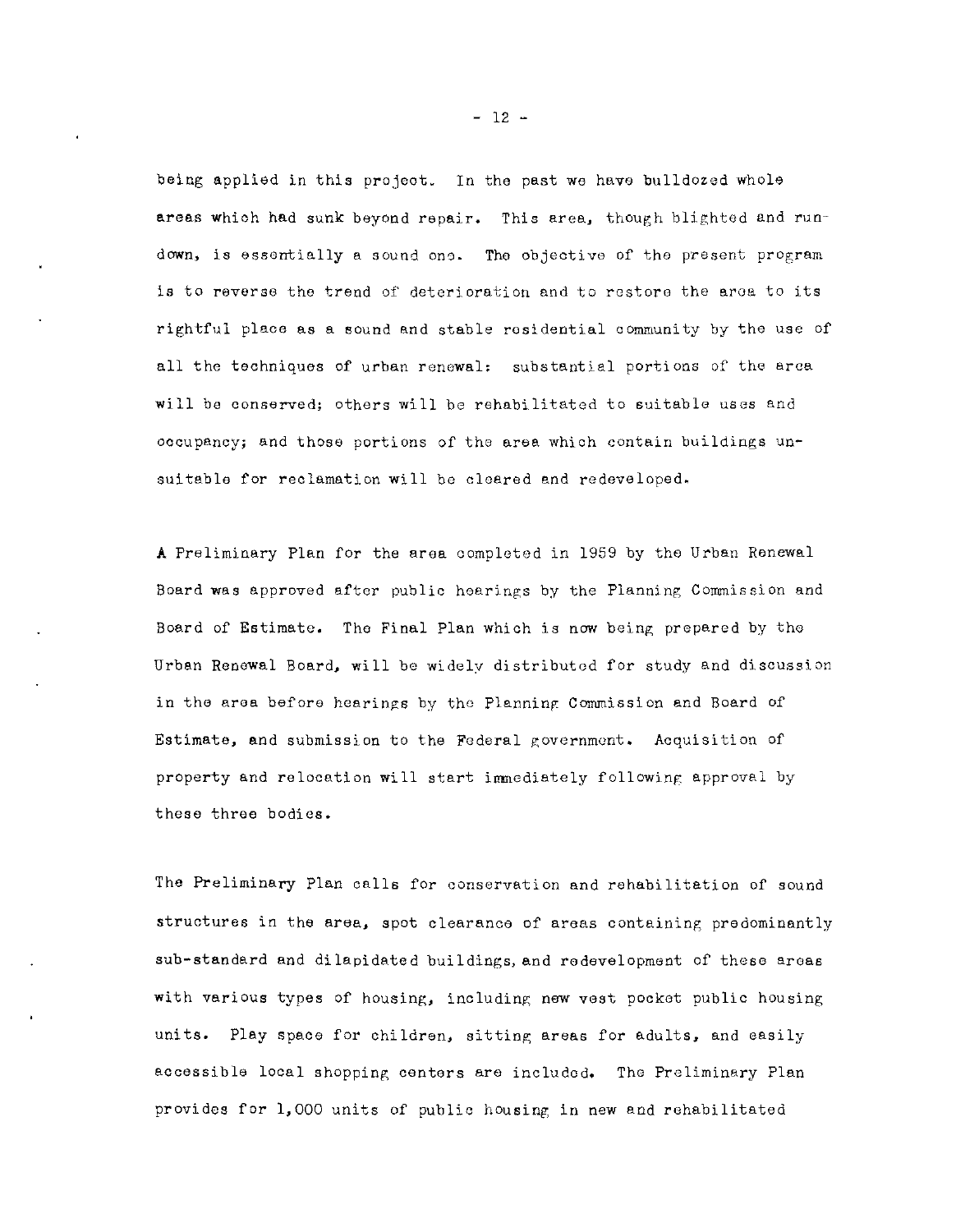buildings and 4,200 units of middle-income tax-abated housing, in addition to 2,800 units of privately-financed full taxpaying housing.

Relocation of tenants and new construction will tako place in three stages with sites turnod over to devolopors only after relocation and site clearance havo boon completed. Thus most eligible tenants and businesses can be relocated to now bui Idings without the necessity of temporary relocation, with minimum disruption of neighborhood life, and more individual attontion to each family involved. A central official relocation office in the area will be staffed by representatives of the Department of Real Estate, New York City Housing Authority, Department of Welfare, and Urban Renewal Board. Specializod assistance will be available for families with difficult relocation problems and for small businessmen requiring relocation.

Construction will start as soon as the buildings on a site have been vaoated and demolished. Rehabilitation will continue throughout the seven- to eight-year period of construction. A pilot project is being set up to provide practical data on costs and design in brownstone rehabi li tati On.

Throughout the preparation of the Plan, the Urban Renewal Board worked closely with oitizens in the area - with individuals, with existing organi-

 $- 13 -$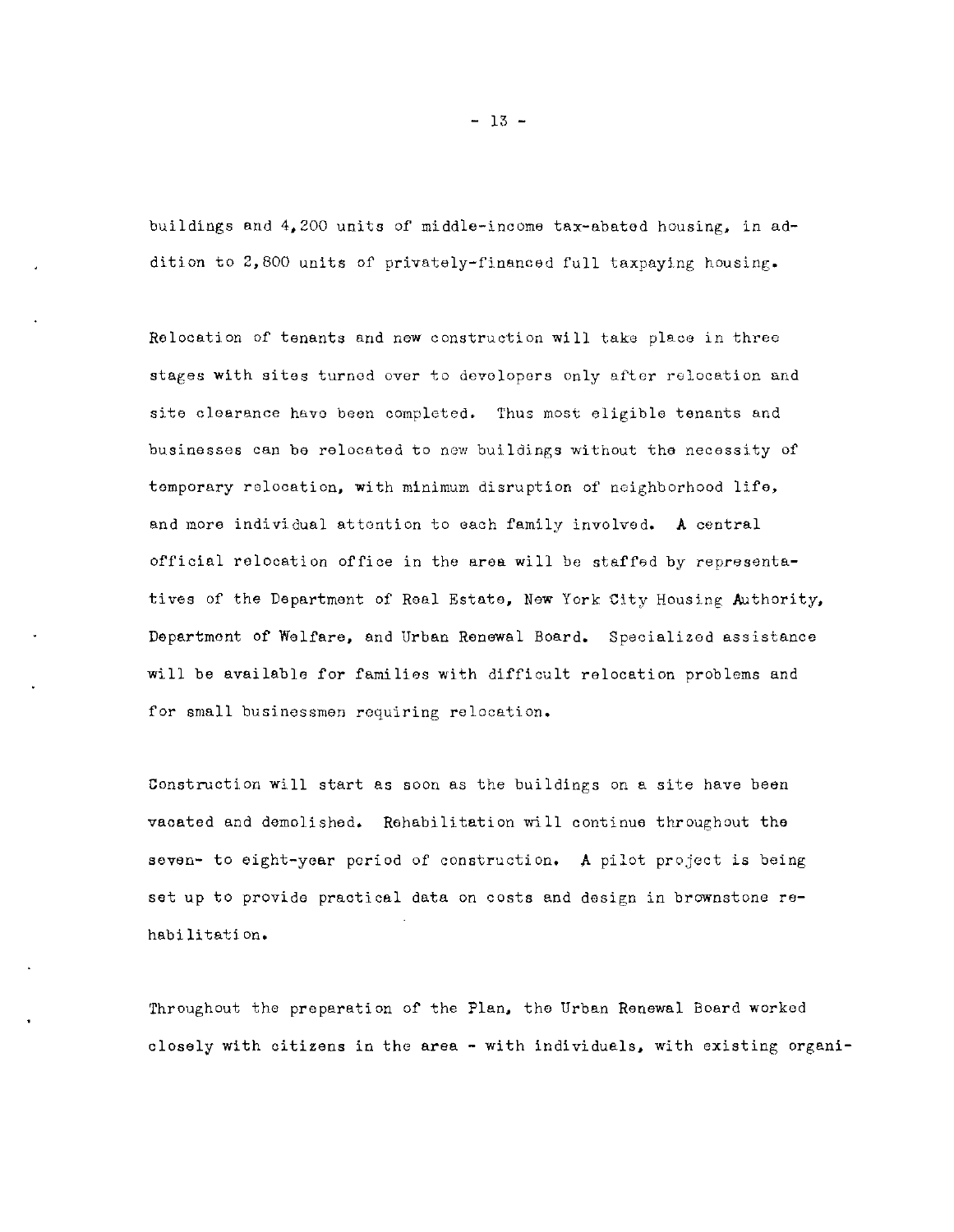zations and groups in the area, and particularly with the Park-Hudson Urban Renawal Citizens' Committee representing the larger Park West Community, and the recently organized Stryker's Bay Neighborhood Council representing the 20-block project area.

Total private investment for the renewal program is estimated at more than  $$100$  million - exclusive of the cost of rehabilitation and public housing plus approximately \$15 million in aids under the several government programs. The Federal government has reserved **\$4** million of Capital Grant funds for the program, and has received a requost from the City for an additional **\$6** million. The City's one-sixth share will be matched by the State which has reserved  $2\frac{1}{2}$  million of the funds recently authorized in its new Urban Renewal program. Conservative estimates indicate the new oonstruotion oalled for by the Plan would add **\$3** million in tax rovenues annually to the City.

Among other studies upon which the Plan was based was an analysis of the economic and financial problems of renewal of the area - "The Real Estate Market in an Urban Renewal Area" - whioh was published by the Commission in 1959.

# Renewal for Better Industry

Following initial studies by the Planning Commission, the Urban Renewal Board has prepared a Preliminary Plan for the development of the 95-aore Flatlands Urban Industrial Park in southeast Brooklyn. The Plan, ap-

 $- 14 -$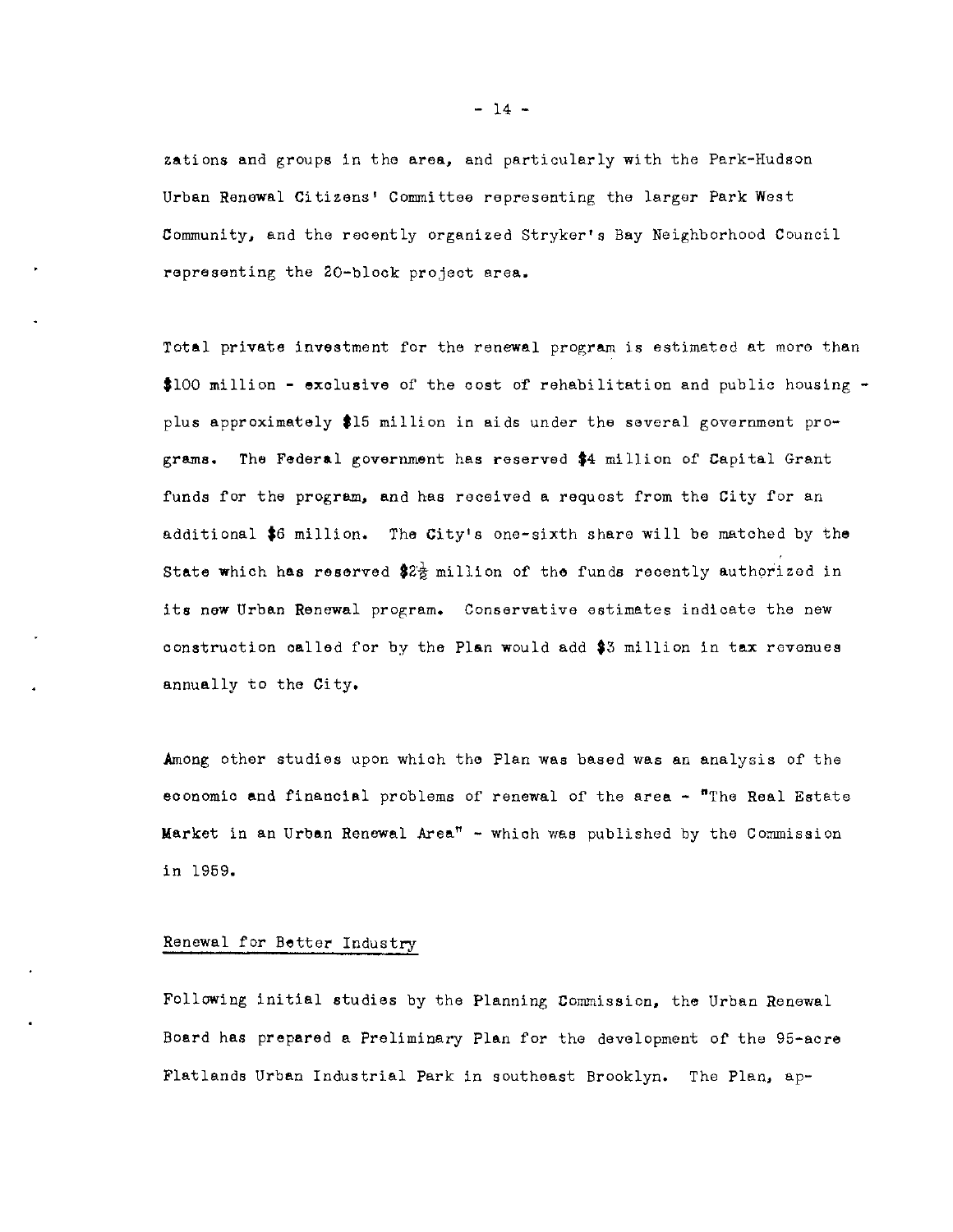proved by the Planning Commission last year, was forwarded to the Board of Estimate. Upon approval by that body, the Renewal Board will proceed with the preparation of a Final Plan.

The Preliminary Plan, prepared by Tippetts-Abbett-McCarthy-Stratton consultants to the Renewal Board - providos for over 70 acres of marketable industrial sites and ultimate employment of between 4,500 and 6,000 persons. A ten-fold increase in assossed valuation of the site is antioipated. A full return to the City of its investment in the project is expecte d.

The Park is the first large-scale industrial facility sponsored by the City. Its development is made possible by State legislation prepared by the Planning Commission and sponsored by the present City administration, whioh permits cities to acquire predominantly vacant blighted land for redevelopment.

The report of the Urban Renewal Board oites studies showing that in the past industries have left Brooklyn because of lack of appropriate industrial spaoe, but calls attention to widespread and responsible interest in sites in the proposed new development by industrial developers, realtors, end a wide range of manufacturing, processing, and assembling industries.

The Plan oalls for development of a olosely built up urban oharaoter with oompaot eoonomical arrangement of buildings, land and circulation.

 $- 15 -$